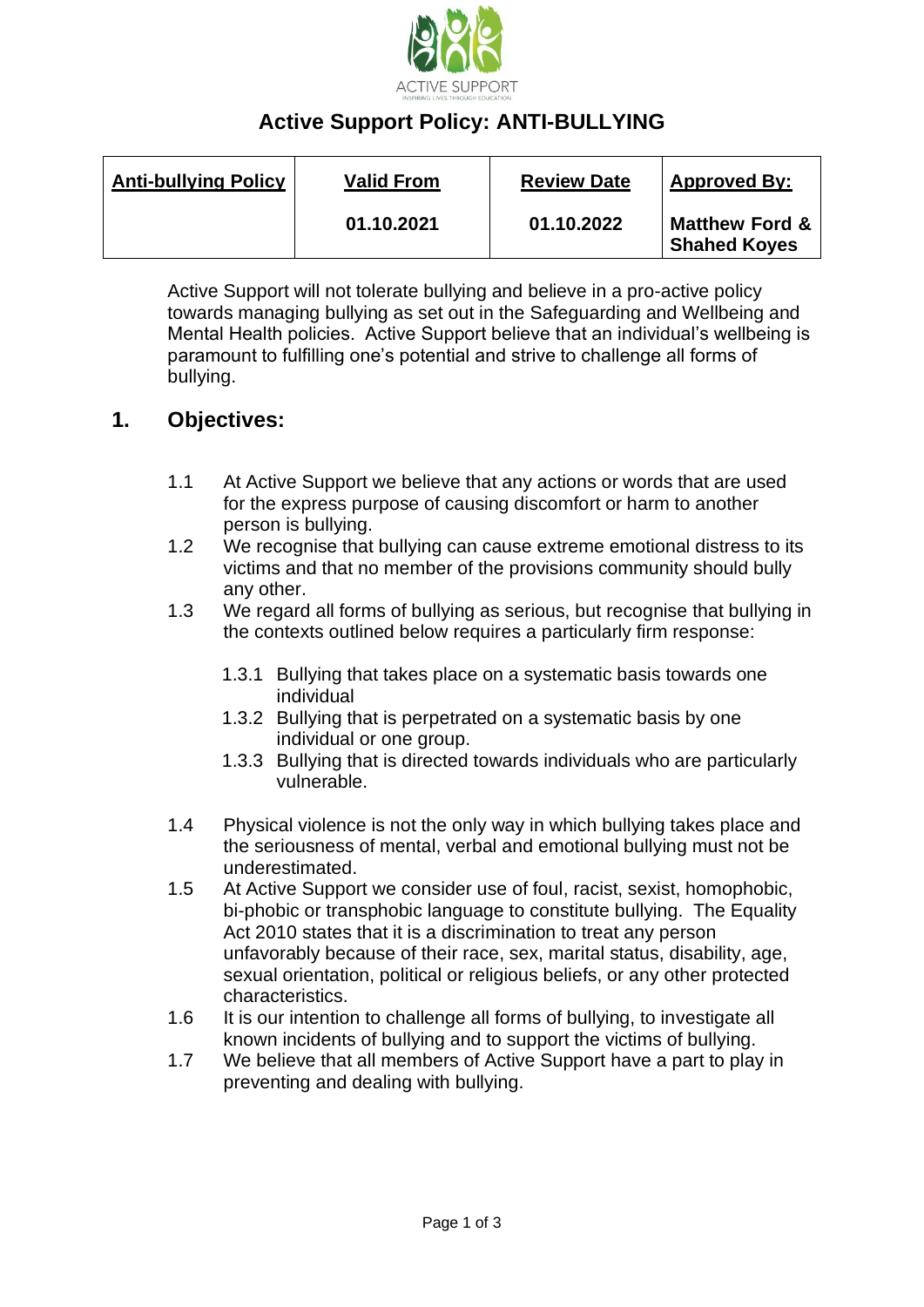

## **2. Aims:**

- 2.1 The main purpose of this policy is to ensure that all staff are aware of the nature of bullying and the procedures for dealing with it, is set out in the Safeguarding policy.
- 2.2 Consistent application of the policy will lead to a school where bullying is perceived by all to be an anti-social and unacceptable activity that will always be challenged and dealt with.

### **3. Key Principles:**

- 3.1 Learners should feel safe and secure from bullying in all aspects of their time at Active Support.
- 3.2 Improved examination of other outcomes as a result of a safe and secure environment that supports learning.
- 3.3 Learners should be confident to report bullying whether they, or others, are the victims.
- 3.4 Learners should be confident that bullying will be dealt with seriously by the provision.
- 3.5 Staff are aware of the procedures to be followed in the event of bullying.

A provision community that, as a whole, challenges bullying in all its forms.

### **4. Planning and Implementation:**

- 4.1 The issues surrounding bullying will be addressed consistently in curriculum areas, by the Wellbeing team and staff meetings but especially through Equality and Diversity courses and training.
- 4.2 Response to incidents:
	- 4.2.1 If a member of staff sees an incident of bullying, he/she must intervene immediately to stop it, and as soon as appropriate discuss with their line manager. The line manager will inform the Directors who will decide on what action to take.
	- 4.2.2 If it is decided that it is a serious incident then a serious incident form will need to be completed which will be kept on the Director's server for record purposes. The incident must also be recorded on the online AP Tracker/CPOMS giving brief details for referring agency/school information. (e.g. "bullying issue reported to Matt Ford).
	- 4.2.3 Learners who are victims of bullying should report the fact to a member of staff or the wellbeing team.
	- 4.2.4 Learners who witness incidents of bullying should report the facts to a member of staff or wellbeing team.
	- 4.2.5 Parents who are concerned about bullying should contact Active Support staff or the Governors. Full details can be accessed from the Active Support Website.